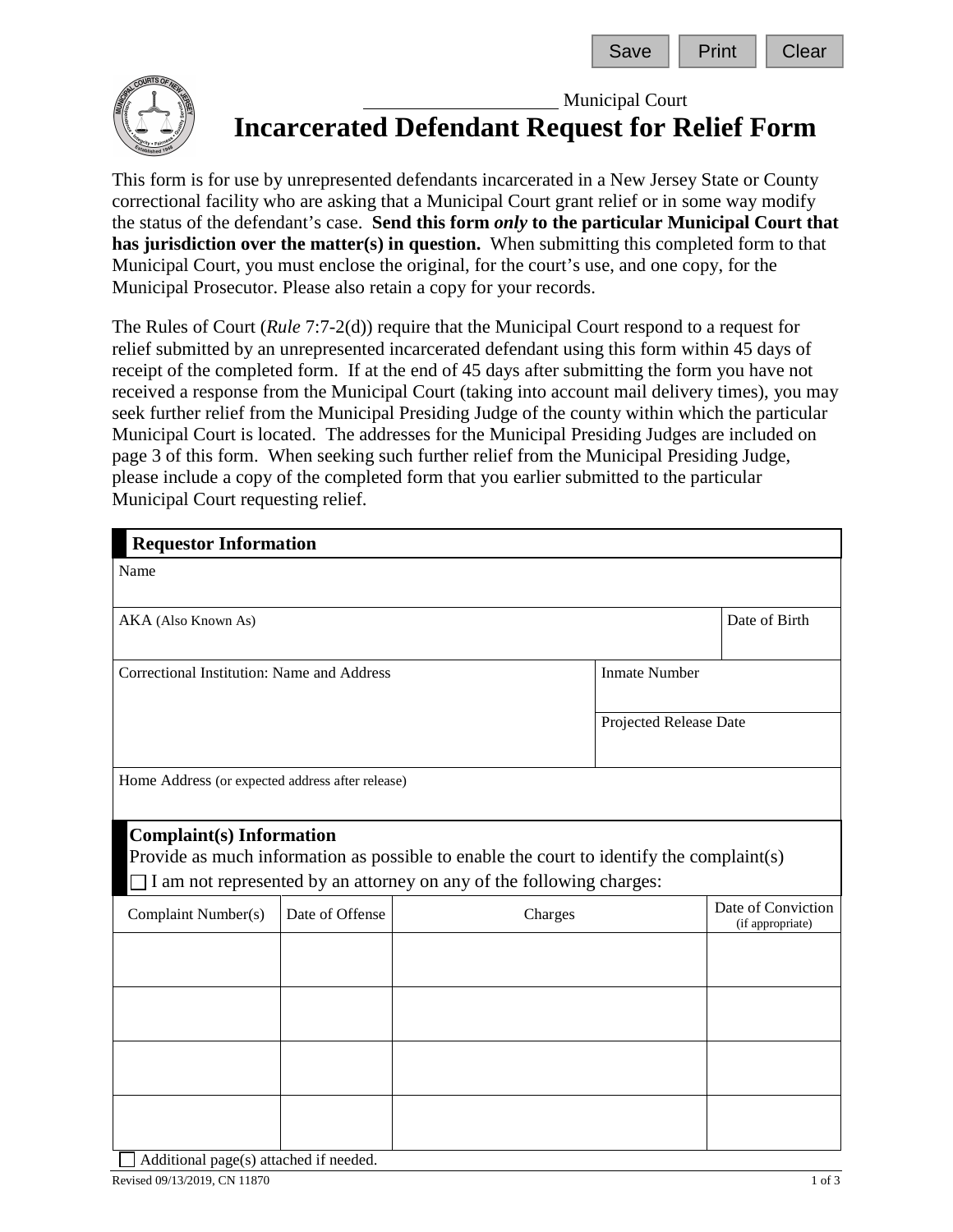| <b>Municipal Incarcerated Defendant Request for Relief Form</b><br><b>Relief Sought</b> (check all that apply) |
|----------------------------------------------------------------------------------------------------------------|
| $\Box$ I wish to apply for a municipal public defender.                                                        |
| I request that my warrant be recalled (cite reason)                                                            |
| I request that my bail amount/conditions of release be modified (cite reason)                                  |
| I request that the fines/penalties I owe be converted to jail time (cite reason)                               |
| I request that the court grant me credit for time served (cite reason)                                         |
| I request that all or a portion of the monies I owe be vacated (cite reason)                                   |
| Other relief sought (describe)                                                                                 |
| I would like my matter(s) scheduled for a court hearing.                                                       |
| Additional page(s) attached if needed.                                                                         |

| Date                                                           | Requestor's Signature |  |  |  |  |
|----------------------------------------------------------------|-----------------------|--|--|--|--|
| <b>For Court Use Only</b>                                      |                       |  |  |  |  |
| Date Received<br>Granted<br>Partially Granted $\Box$<br>Denied | Explanation           |  |  |  |  |
| Date Signed                                                    | Judge's Signature     |  |  |  |  |